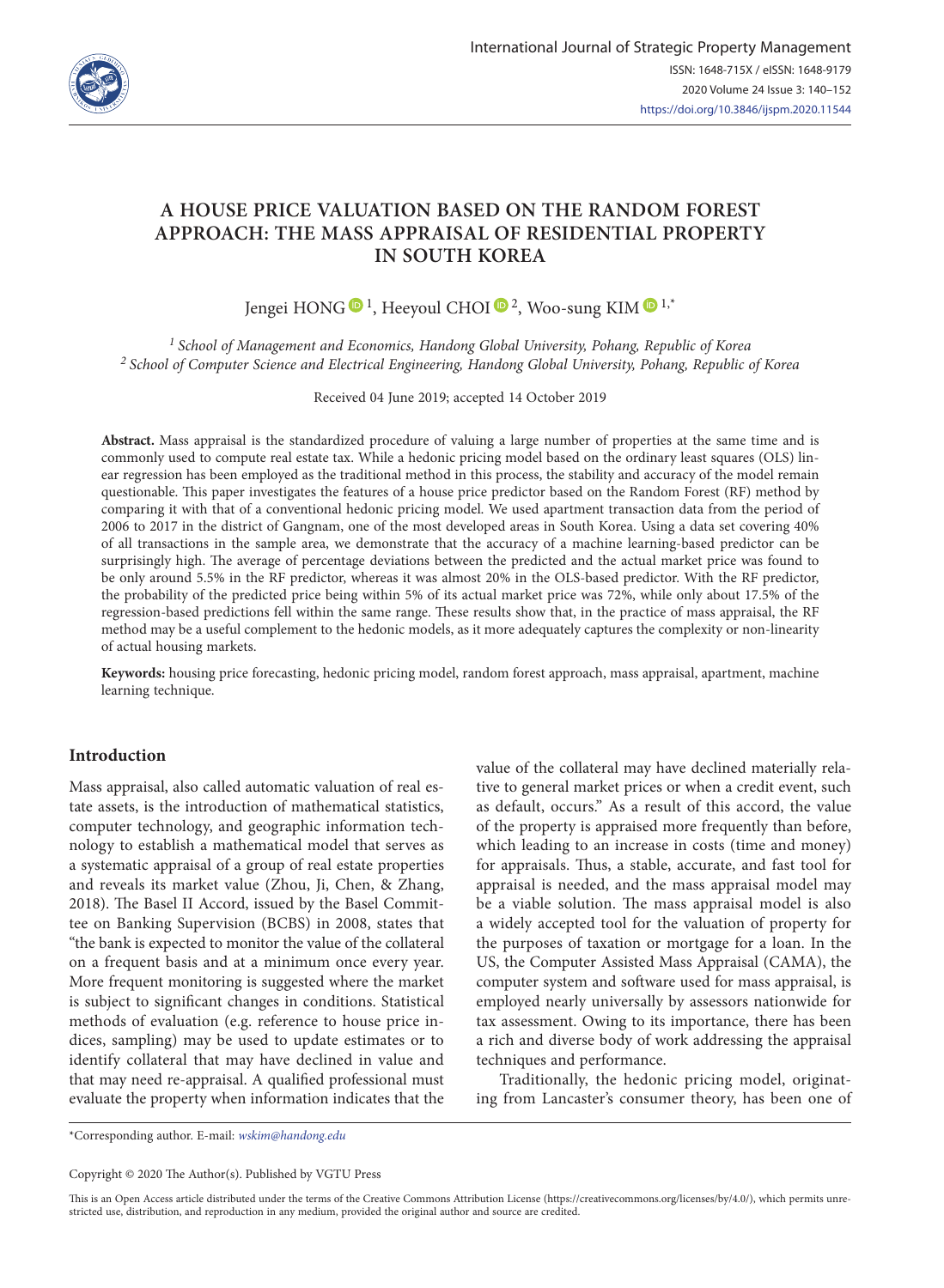the most extensively employed models to estimate house prices and property values (Lancaster, 1966). The theoretical framework and foundation for hedonic pricing models were developed in a study by Rosen (1974). In hedonic price theory, it is assumed that a good can be regarded as a bundle of individual components or characteristics that provide utilities. Rosen (1974) defines the theory as "a model of product differentiation based on the hedonic hypothesis that goods are valued for their utility-bearing attributes or characteristics." Rosen defines a set of "hedonic" prices as the amount of characteristics associated with the goods. Thus, a consumer who purchases a good acquires a collection of the characteristics embodied in it, and these attributes can be converted into utility. From this perspective, a house is a heterogeneous good embodying a package of inherent characteristics relevant to location, property attributes, and environmental amenities. The advantage of the hedonic pricing models is that the marginal implicit values of the characteristics can be obtained by differentiating the price function with respect to each attribute (McMillan, Reid, & Gillen, 1980).

Because house prices are influenced by a number of attributes, many studies employ the hedonic model to investigate relationship between house prices and their characteristics (Chau & Chin, 2003). The most common variables for the model involve the structural attributes, such as type, age of property, number of bedrooms and other rooms, and other amenities available within the property. Numerous studies have found a house's number of bedrooms and bathrooms and its floor area to be positively related to its price (Fletcher, Gallimore, & Mangan, 2000; Li & Brown, 1980; Garrod & Willis, 1992; Rodriguez & Sirmans, 1994). Kain and Quigley (1970) revealed that the age of the property can impact house prices negatively. In addition, some researchers have analyzed the impact of locational features, such as racial composition, pollution level, and proximity to a central business district (CBD), transportation facilities, or retail stores on house prices (Palmquist, 1992; McMillan, Jarmin, & Thorsnes, 1992; Ridker & Henning, 1967). Dubin and Sung (1990) conducted a non-nested test to determine which set of neighborhood variables most accurately explained the variation in housing prices. To reveal the relationship between accessibility to a CBD and house prices, various measures have been proposed (Adair, McGreal, Smyth, Cooper, & Ryley, 2000; Hanson, 2004; Song & Sohn, 2007; Chen, Ong, Zheng, & Hsu, 2017). In So, Tse, and Ganesan (1997) and Debrezion, Pels, and Rietveld (2007), the effect of the proximity of public transportation infrastructure on house prices was studied. Location on a site with a desirable view, such as a lake or golf course, has been found to have a positive effect on the price in Benson, Hansen, Schwartz, and Smersh (1998), Gillard (1981), and Darling (1973). The neighborhood attributes can be implicitly valued through the hedonic model by comparing properties with differing neighborhood qualities (Goodman, 1989). Chau and Chin (2003) reviewed past studies and classified the attributes into three categories: socioeconomic variables (Garrod & Willis, 1992; Richardson, Vipond, & Furbey, 1974), local government or municipal services (Clauretie & Neill, 2000; Hayes & Taylor, 1996; Jud & Watts, 1981; Downes & Zabel, 2002; Huh & Kwak, 1997), and externalities such as crime rates (Thaler, 1978), noise (Wilhelmsson, 2000; Williams, 1991; Espey & Lopez, 2000), and air pollution (Harrison & Rubinfeld, 1978). Previous studies have suggested some key housing attributes included in most hedonic price models.

While the major advantage of the hedonic models is their simplicity in estimating and interpreting the regression coefficients, the pre-specified form of the models has been criticized for imposing strong assumptions, such as those regarding linearity parameters. The functional form of the conventional hedonic pricing model is based on the simplification of household's preferences and strict assumptions about the housing. The model depends on the assumption that the effects from each attribute are separable and constant, which implies a separable preference, perfect competition, market equilibrium, and an integrated market (see Chau & Chin, 2003; Malpezzi, 2002; Sheppard, 1999). Thus, in practice, the accuracy of the OLS (ordinary least squares)-based model would be eroded insofar as the model simplifies the complexity or non-linearity of the real world. For instance, if the housing market is organized into a series of sub-markets by housing size or income group or if there is a non-linearity in household's preference on an attribute, the predictor obtained from a single regression would fail to capture the complexities. This problem arises because we cannot directly observe the structure of preference and capture all the market characteristics causing the complexity in a market. In the real world, many market characteristics may intermingle, but there is no flexibility in the conventional hedonic pricing model to explore such complexity. These disadvantages are mentioned in Zurada, Levitan, and Guan (2011) as "failures [that] would result in untenable or imprecise coefficients caused by functional form misspecification, interaction among variables, multicollinearity, and non-linearity problems."

In this case, the proposed data-driven modelling based on machine learning techniques could be a complement to the conventional regression methods. The main advantage of the proposed method is that it constructs the model, while exploring the complexity, without the modeler explicitly describing it. In recent years, the applicability of these methods has been expanding quickly, owing to the developments in data collection. In academic research on real estate, the application of machine learning techniques has grown (Fan et al., 2006; Selim, 2009; Antipov & Pokryshevskaya, 2012; Čeh, Kilibarda, Lisec, & Bajat, 2018). As discussed in Fan, Ong, and Koh (2006), the approach can be applied to investigate the linear or non-linear relationships between the dependent and independent variables and hierarchical structure of the determinants of house prices. In McCluskey and Anand (1999) and Verikas, Lipnickas, and Malmqvist (2002), artificial neural network models were employed to value properties. Limsom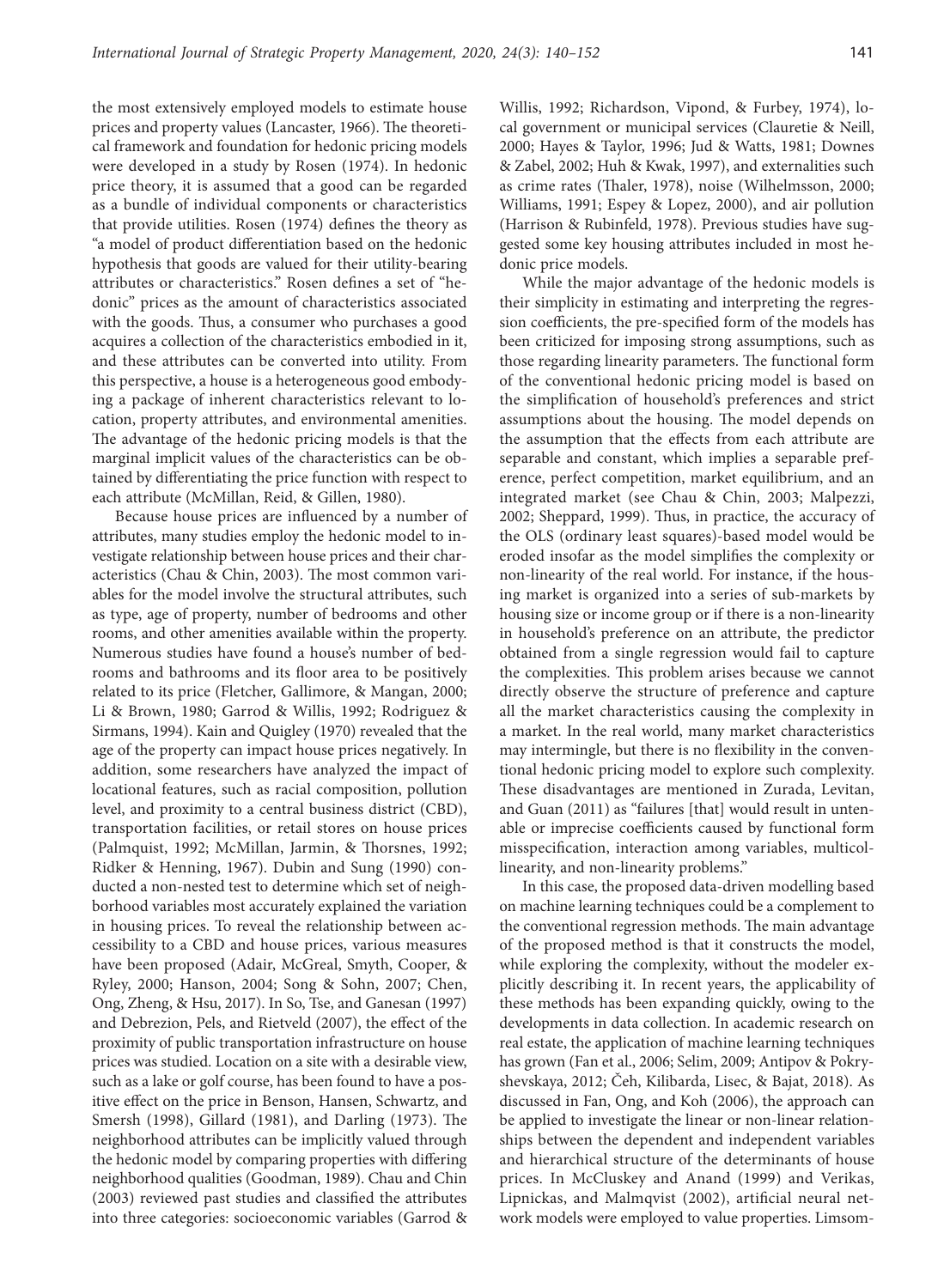bunchai (2004) and Selim (2009) compared the predictive power of the hedonic model based on multiple regression with that of an artificial neural network model. Both studies demonstrate that an artificial neural network can be a more effective alternative to the hedonic model for appraising house prices. In Gu, Zhu, and Jiang (2011) and Mu, Wu, and Zhang (2014), supporting vector machine techniques were used to value house prices. Park and Bae (2015) developed a housing price appraisal model based on machine learning algorithms, such as C4.5, RIPPER, Naïve Bayesian, and AdaBoost, and analyzed the housing data for Fairfax County, Virginia, USA.

In spite of the wide application of machine learning techniques in house price valuation, there have been few studies using Random Forest (RF) techniques for appraisal. The RF method is a special type of the simple regression trees ensemble, which gives a prediction based on majority voting or by averaging predictions made by each of its trees (Antipov & Pokryshevskaya, 2012). The benefit of RF is that there are few hyperparameters with the potential to strongly influence its performance. It is defined only by the number of trees and the depth of each tree. Antipov and Pokryshevskaya (2012) "believe random forest may become one of the most appropriate techniques for mass appraisal … it is expected to avoid fallacies of many other methods, commonly used for mass appraisal." They also presented several advantages of RF. First, in many comparative studies, RF performed more strongly than other algorithms. Second, it can successfully manage categorical variables with many levels. In the case of multiple regression or neural networks, a large number of qualitative variables lead to a larger number of estimated parameters, which usually results in overfitting. Third, the method works adequately when there is missing data. Because the method is based on regression trees, the prediction is made from the part of the tree that has already been built, even when some data is missing. Fourth, it allows for nonlinear links and unsteadiness of variable influence across different segments. Fifth, its method does not require a detailed model specification. Thus, the RF method may become one of the most appropriate methods for mass appraisal, and it is for this reason that it was chosen for this paper.

In this paper, we investigate the features of a house price predictor based on the RF method by comparing it with those of a conventional, regression-based hedonic pricing model. We collected a data set covering 40% (16,601 samples) of all apartment transactions (39,564) during 2006–2017 in the district of Gangnam, one of the most developed areas in South Korea. The samples were randomly divided into a training set consisting of 90% of all transactions and a test set consisting of the remaining 10% of transactions. We compare several performance measurements for the predictions of the house prices in the test set. The results show that the machine learning approach can significantly enhance predictive performance. The average percentage deviation between the predicted

and the actual market price was only around 5.48% in the machine learning predictor. Further, the probabilities that the RF predictions fell within 3%, 5%, 10% of the actual market price were 53.5%, 71.9%, and 90.3%, respectively, while those of the OLS-based predictions were 10.4%, 17.4%, and 34.6%, respectively. Furthermore, we found that the RF predictor makes fewer outlier predictions than the conventional hedonic pricing model. The probability of the RF predictions deviating more than 50% from the actual price was only 0.5%, while that for OLS-based predictions was almost 3.8%.

The following can be derived from our results. From a theoretical perspective, the result may serve as evidence of high complexity in the price determination process of the housing market. The superiority of RF in appraisal accuracy indicates that the RF predictor can more successfully track the actual price determination process in housing market than the OLS predictor. In other words, there are some factors of the value determination process that cannot be fully explained in the simplified assumptions of the conventional hedonic pricing model (e.g., separability and constancy of an attribute's effect on housing value).

From a practical perspective, our results show that the quality of mass appraisals or house price indices can be significantly improved by using the RF method. Relative to the predictive models in previous studies in Limsombunchai (2004), Selim (2009), Antipov and Pokryshevskaya (2012), and Čeh et al. (2018), the performance measures of RF−R2 values (97.6%), mean absolute percentage error (MAPE, 5.482%), coefficient of dispersion (COD, 5.484%), and hitting rate−achieved significantly stronger results. Although it is difficult to compare experiments conducted in different samples, the results in this paper may also indicate that the accuracy of systemic appraisal can be surprisingly high (Note that the MAPE of human appraisals is 12% in Cannon and Cole, 2011).

We infer that the high predictive power of the RFbased model derives from a combination of the features of the RF method and the features of the data set we applied. In the RF method, a model is constructed by exploring the hierarchical structure of characteristics and the effect of each attribute on price is allowed to vary according to circumstances. The important advantage of this method is that it does not require assumptions about market complexity. The RF algorithm constructs the data-driven hierarchical structure of the model without the modeler explicitly describing it. Therefore, if the data set sufficiently covers the characteristics of the property, the RF model is expected to more sensitively replicate the complex structure of the house price determination process.

In addition, we presume that the features of our data also contributed to the high accuracy for two reasons. One is the geographic density of the samples. A large portion of a property's value comes from its location. If the samples are sparsely located in a large area, it is difficult to accurately measure the effects related to location. We collected a relatively large sample (16,061 samples trained) in a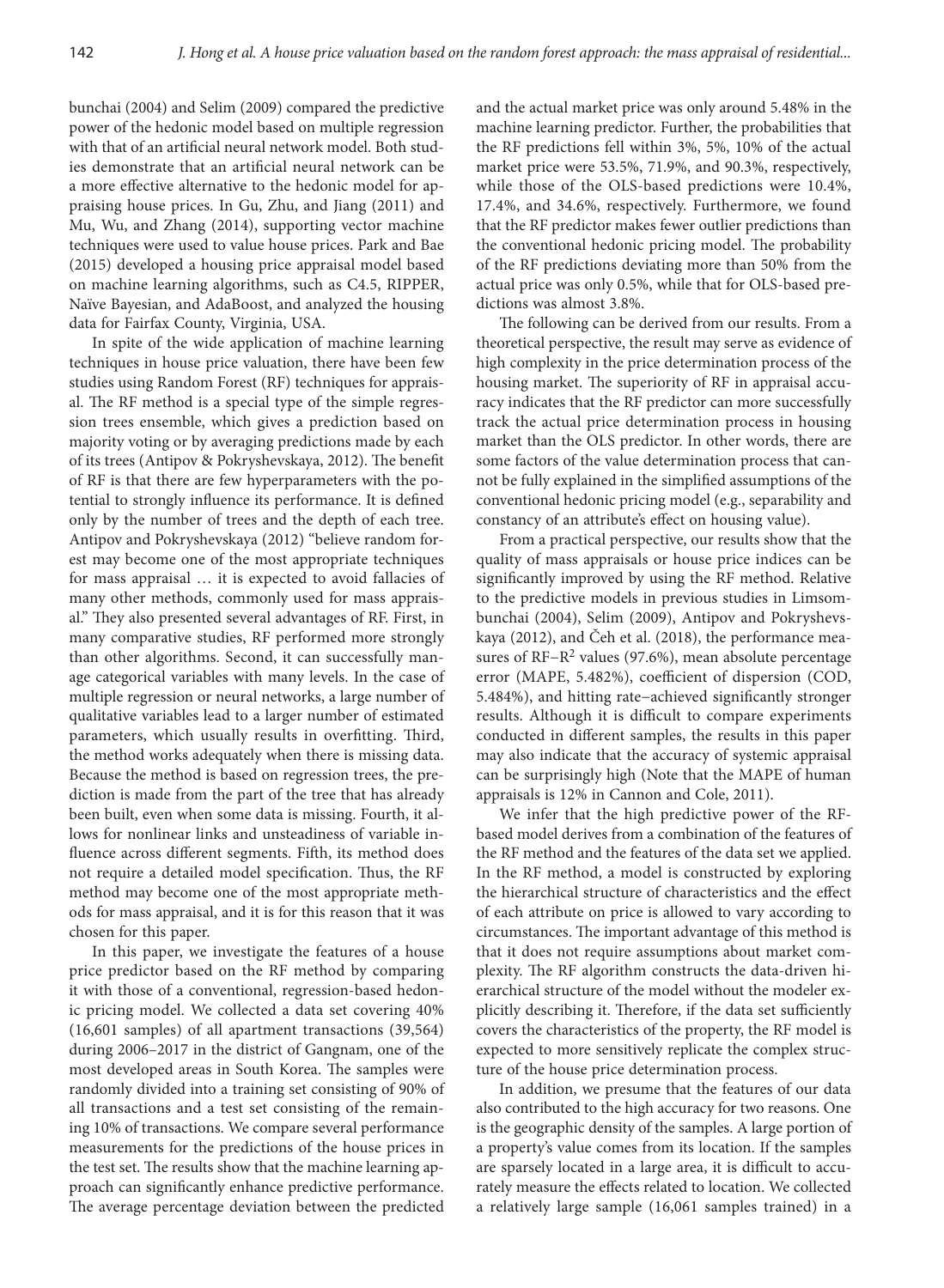small area (39.55  $km^2$ ) and expect that this high density of samples may have contributed to the high accuracy of our prediction. The other reason is the type of property that our data covers. We collected all of our apartment data in the same residential area (the district of Gangnam in Seoul), and the structural characteristics of the apartments can be sufficiently represented by a number of common and measurable features. A data set can contain only consolidated features of housing, such as number of rooms and floor level. Housing in different residential areas or in detached dwellings are usually more various in their amenities, interior decorations, and features and consequently are difficult to codify or consolidate in a data set, which eventually undermines the accuracy of predictors. In this context, we expect that our data on apartments in the same residential area (with a similar income group) would contribute to the accuracy of prediction.

The remainder of this paper is organized as follows. In Section 1, the data set and some basic statistics are described. In Section 2, we introduce the RF method and describe how it predicts house prices. Section 3 provides the quantitative results and interpretation. Concluding remarks are provided in final section.

#### **1. Data set and basic statistics**

Gangnam is one of the 25 local government districts of Seoul, the capital city of South Korea. With a population of 561,052 and an area of 39.5 km2, it is Seoul's third-largest district. The district is composed of 22 administrative divisions called "dongs" (Figure 1). While Seoul is known for its high housing prices (an average apartment cost approximately 5,500 USD per  $m<sup>2</sup>$  in 2011), the average housing price in Gangnam–approximately 10,000 USD per m2–is almost twice as high, and 3.5 times the national average. The district is also the place where the largest number of apartment transactions have occurred in the past decade. We collected 16,601 samples for 2006–2017 from the transaction records for apartments in Gangnam, provided by South Korea's Ministry of Land, Infrastructure, and Transport (MOLIT). The data set covers about 40% of all apartment transactions in Gangnam during the sample period.

Because both models involve the regression of observed apartment prices against apartment attributes and economic variables hypothesized to be determinants of price, the factors assumed to contribute to the price are given in Table 1.

The structural attributes are related to inherent characteristics of the property. In this study, they include elapsed year (transaction year-construction year), area, floor level, and heating system. Regarding the heating system, the value of the dummy variable is set to 0 if an apartment has a central heating system. Otherwise, the value is set to 1.

For neighborhood attributes, we consider apartment brand, available units in the building, number of buildings in the apartment complex, parking lot, floor area ratio, building coverage ratio, and the top/lowest floor of the building. A dummy variable is employed for the ranking of apartment brands. The ranking is based on a report by the Korea Institute of Corporate Reputation, and the variable has a value of 1 if an apartment is not built by one of the ten highest-ranked apartment brands. The variable "parking lot" represents the average number of parking spaces available per apartment household. Floor area ratio (FAR) and building coverage ratio (BCR) are the ratio of total floor area (gross floor area) to land area and the ratio of the building area divided by the land (site) area, respectively.

The locational attributes of property, which also affect the price of the property, are considered in this study. To take the value of the geographical position into account, we consider latitude, longitude, and accessibility to nearby facilities. The facilities considered are national park, high school, redevelopment area, university, general hospital, museum, and subway station. While the information on the administrative division of the apartment was found in the data provided by MOLIT, other information (latitude,



Figure 1. Location of Gangnam and its administrative divisions (Wikipedia)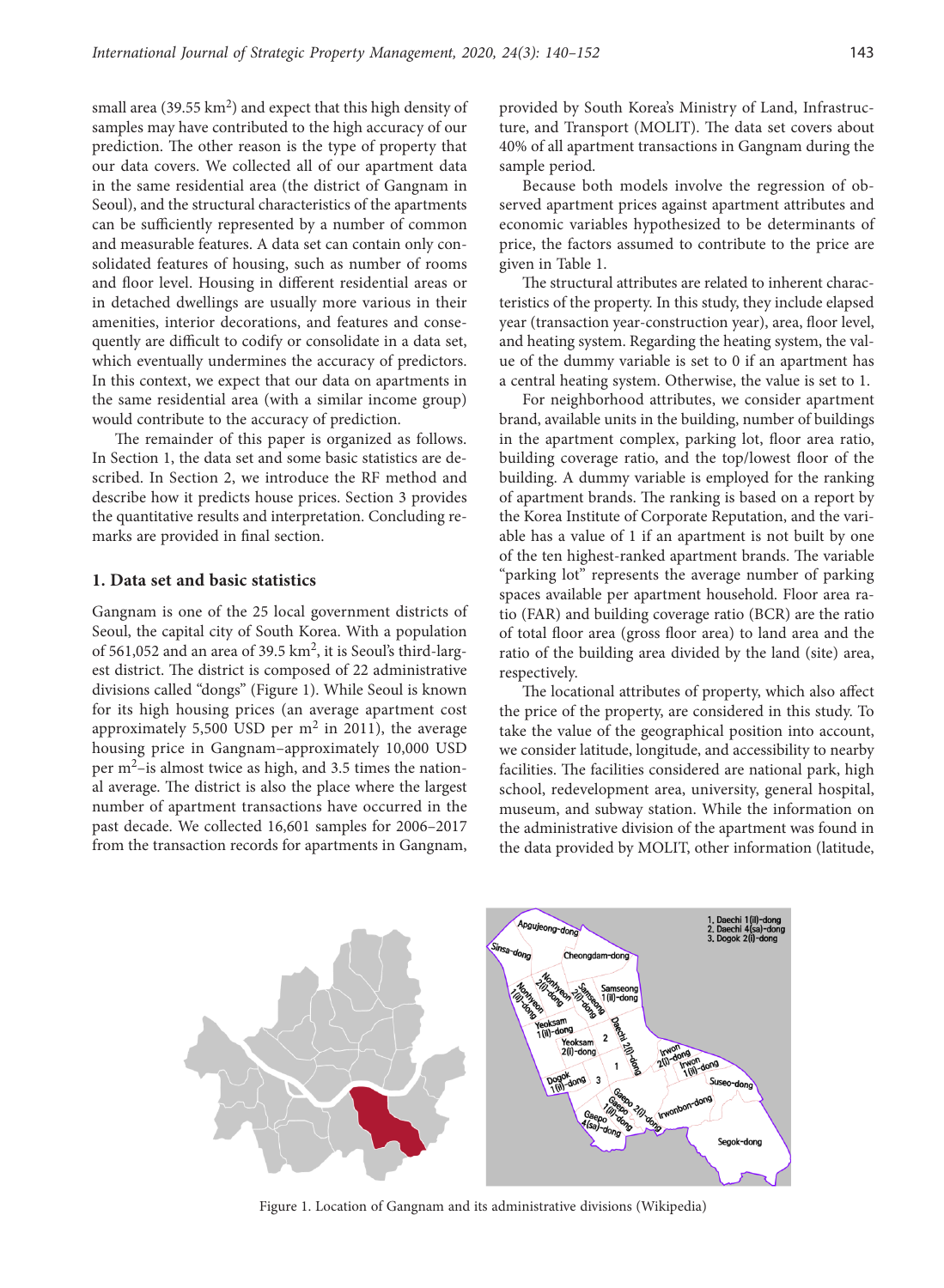| Category                   | Variables                                                                                                                                                                                                                                      | Unit                                                                                                                                                                                                                                                     |
|----------------------------|------------------------------------------------------------------------------------------------------------------------------------------------------------------------------------------------------------------------------------------------|----------------------------------------------------------------------------------------------------------------------------------------------------------------------------------------------------------------------------------------------------------|
| Structural attributes      | Elapsed year (transaction year-construction year)<br>Area<br>Floor level of a property<br>Heating system                                                                                                                                       | year<br>$\rm \dot{m}^2$<br>floor level<br>0 if an apartment has a central heating system.<br>Otherwise, the value is set to 1                                                                                                                            |
| Neighborhood<br>attributes | Apartment brand<br>Number of units in the apartment complex<br>Number of buildings in the apartment complex<br>Parking lot<br>Floor area ratio<br>Building coverage ratio<br>The top floor of an apartment<br>The lowest floor of an apartment | 0 if an apartment is built by one of the ten<br>highest-ranked apartment brands<br>Otherwise, the value is set to 1<br>number of units<br>number of buildings<br>number of parking spot /number of units<br>ratio<br>ratio<br>floor level<br>floor level |
| Locational attributes      | Latitude<br>Longitude<br>Distance to national park<br>Distance to high school<br>Distance to redevelopment area<br>Distance to university<br>Distance to general hospital<br>Distance to museum<br>Distance to subway station                  | latitude of a property<br>longitude of a property<br>meter<br>meter<br>meter<br>meter<br>meter<br>meter<br>meter                                                                                                                                         |
| Macro variable             | Transaction period<br>Gross domestic product (GDP)<br>Annual growth rate in real GDP<br>Land price fluctuation rate in Seoul<br>Mortgage interest rate                                                                                         | year<br>billion won<br>$\%$<br>$\%$<br>$\frac{0}{0}$                                                                                                                                                                                                     |

# Table 1. Variables used for forecasting house price

# Table 2. Descriptive statistics

| Variables                                   | Mean      | Median       | Standard<br>deviation | Min      | Max       |
|---------------------------------------------|-----------|--------------|-----------------------|----------|-----------|
| Construction year                           | 1992.946  | 1993         | 10.270                | 1978     | 2014      |
| Area                                        | 71.567    | 59.96        | 35.0495               | 16.78    | 273.83    |
| Floor level                                 | 7.464     | 5            | 5.633                 | $-1$     | 45        |
| Units available in the building             | 1724.093  | 900          | 1855.321              | 7        | 5040      |
| Number of buildings in an apartment complex | 30.404    | 8            | 42.861                | 1        | 124       |
| Parking lot                                 | 1.006     | $\mathbf{1}$ | 0.591                 | 0.27     | 4.53      |
| Floor area ratio                            | 252.022   | 224          | 209.46                | 72       | 2435      |
| Building coverage ratio                     | 24.687    | 19           | 15.046                | 12       | 204       |
| Latitude                                    | 37.494    | 37.493       | 0.0120                | 37.460   | 37.533    |
| Longitude                                   | 127.060   | 127.058      | 0.0170                | 127.0181 | 127.104   |
| Distance to national park                   | 1065.147  | 1053.208     | 396.087               | 86.108   | 2142.469  |
| Distance to high school                     | 536.979   | 522.609      | 236.370               | 31.883   | 1531.516  |
| Distance to redevelopment area              | 634.044   | 571.583      | 416.609               | $\Omega$ | 3,758.560 |
| Distance to university                      | 3,382.976 | 3,551.466    | 1272.367              | 24.587   | 7,136.498 |
| Distance to general hospital                | 1,062.366 | 975.124      | 524.585               | 41.633   | 3,470.830 |
| Distance to museum                          | 986.106   | 1,032.572    | 373.803               | 87.490   | 3,323.865 |
| Distance to subway station                  | 678.640   | 579.455      | 394.342               | 47.487   | 2,559.068 |
| GDP (billion won)                           | 333,427   | 337,411      | 64,322                | 225,613  | 446,835   |
| Growth rate in real GDP                     | 3.641     | 3.4          | 1.791                 | $-1.9$   | 7.4       |
| Land price fluctuation rate                 | 0.0638    | 0.0165       | 0.319                 | $-2.643$ | 0.625     |
| Mortgage interest rate                      | 6.050     | 5.883        | 0.602                 | 5.263    | 7.415     |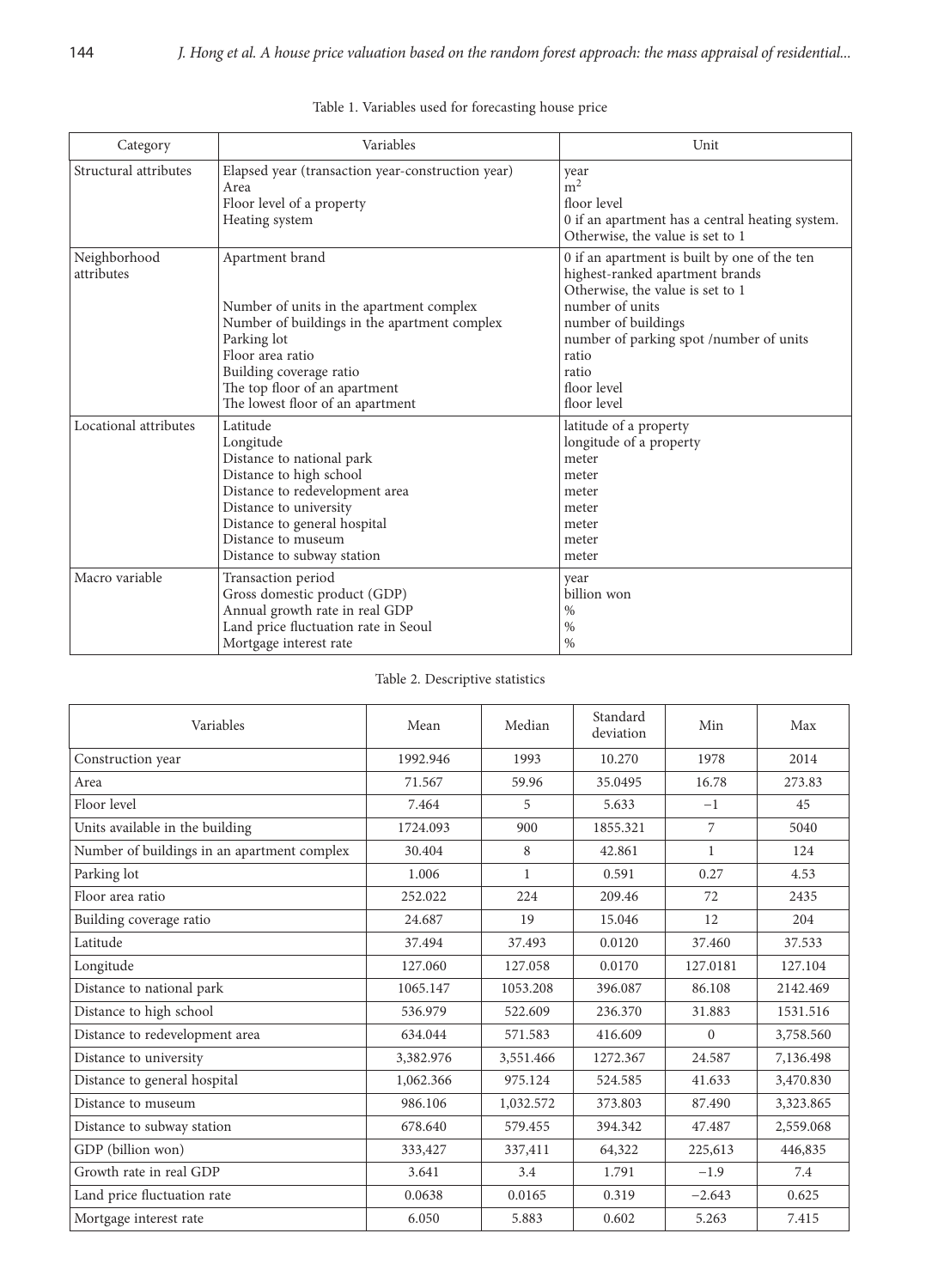

Figure 2. Histogram of traded apartment prices

longitude, and distance to nearest facilities) was calculated by using values obtained through the MAP open Application Programming Interface (API).

It has been observed in previous studies that macroeconomic variables may also affect the housing market (Case, Quigley, & Shiller, 2005; Miller, Peng, & Sklarz, 2011). As relevant macroeconomic factors, we consider the transaction period, the size of the economy (gross domestic product), business cycles (% growth rate in the real gross domestic product), land price fluctuation rate in Seoul, and mortgage interest rate. The values of the variables are measured for each year. The descriptive statistics of the data are given in Table 2. A summary of the traded apartment prices is shown as a histogram in Figure 2.

### **2. Model description**

#### **2.1. Conventional hedonic pricing model**

We considered a conventional hedonic pricing model estimated by OLS regression. The hedonic pricing model is theoretically based on Lancaster (1966) and Rosen (1974). In Lancaster's characteristics demand theory, consumers are described as deriving utility not from goods themselves but from their characteristics. Thus, the consumption of a good can be considered the consumption of the composite attributes of the good. Rosen (1974) extended the characteristics demand theory to the hedonic pricing model. He suggested that the value of a good can be divided into the values of its attributes. Under the assumption that each attribute has a unique implicit price in an equilibrium market, the price of good can be interpreted as the sum of the attribute prices, implying that the price of a good can be regressed on the characteristics.

However, these theories provide little specification for the functional form and list of variables considered. In this paper, we start with the conventional assumption for the hedonic pricing model, which can be expressed as:

$$
p = X\beta + \varepsilon \,,\tag{1}
$$

where: *p* represents a *n*×1 vector of the natural logarithm of apartment prices. *X* is the matrix containing explana-

tory variables.  $\beta$  is the coefficient vector corresponding to *X*, and ε is the vector of the white-noise error.

Since the main purpose of this paper is to compare the performances of OLS and RF predictors, we set the explanatory variables considered in this hedonic pricing model to be the same as the variables considered in the RF model. However, when the hedonic pricing model includes time dummy variables, it is meaningless to include each macroeconomic variable, such as annual GDP growth rate, because the effects from those variables are already embedded in the coefficients of the time dummy. Therefore, in this paper, we set the hedonic pricing model to include the time dummy variable and no other macroeconomic variables, even if the RF model explicitly uses several macroeconomic variables.

The predictor of this OLS-based approach,  $\hat{p}$ , can be conveniently obtained from the expression as:

$$
\hat{p} = X(X'X)^{-1}X'p.
$$
\n(2)

#### **2.2. Random forest**

Decision trees (DTs) are decision support tools based on tree-like graph models, in which each branch represents a decision result on a feature and its threshold. For example, suppose that a node has a branch based on a feature A with threshold T. If a new sample's feature A is lower than T, then it takes the left branch; otherwise, it takes the right one. DTs build classification or regression models. For classification models, each leaf node of the tree represents a class, and classification is based on following the branches from the root node to a leaf node. Regression is based on local linear regression in the divided subspaces defined by leaf nodes after following the branches, as in classification.

To train trees, one should select one feature and one threshold at a time to make a branch at a node such that each branch has similar samples after the split. There are a couple of metrics, including standard deviation reduction, for choosing a feature for a new branch. The tree grows in depth by adding one new node at a time.

RF is an ensemble of DTs, which gives a prediction based on averaging (the case of regression) predictions made by each tree in the ensemble using some input data. Figure 3 depicts an example of RF. When given training data, RF runs the trees first. All of the trees in the ensemble are built independently according to the algorithm as follows. Let *P* denote the set containing all predictors. A subset of *P*, randomly chosen predictors, is used to grow each tree on a bootstrap sample of the training data. For each of the bootstrap samples, an unpruned regression tree is grown. After a large number of trees are generated, predictions are averaged over the different trees.

Since RF is a decision tree-based technique, it has some advantages in our mass appraisal problem. In RF, a categorial variable with *n* classes is recoded into *n*-1 dichotomous ones, only a fraction of which is used in building a tree (Antipov & Pokryshevskaya, 2012). This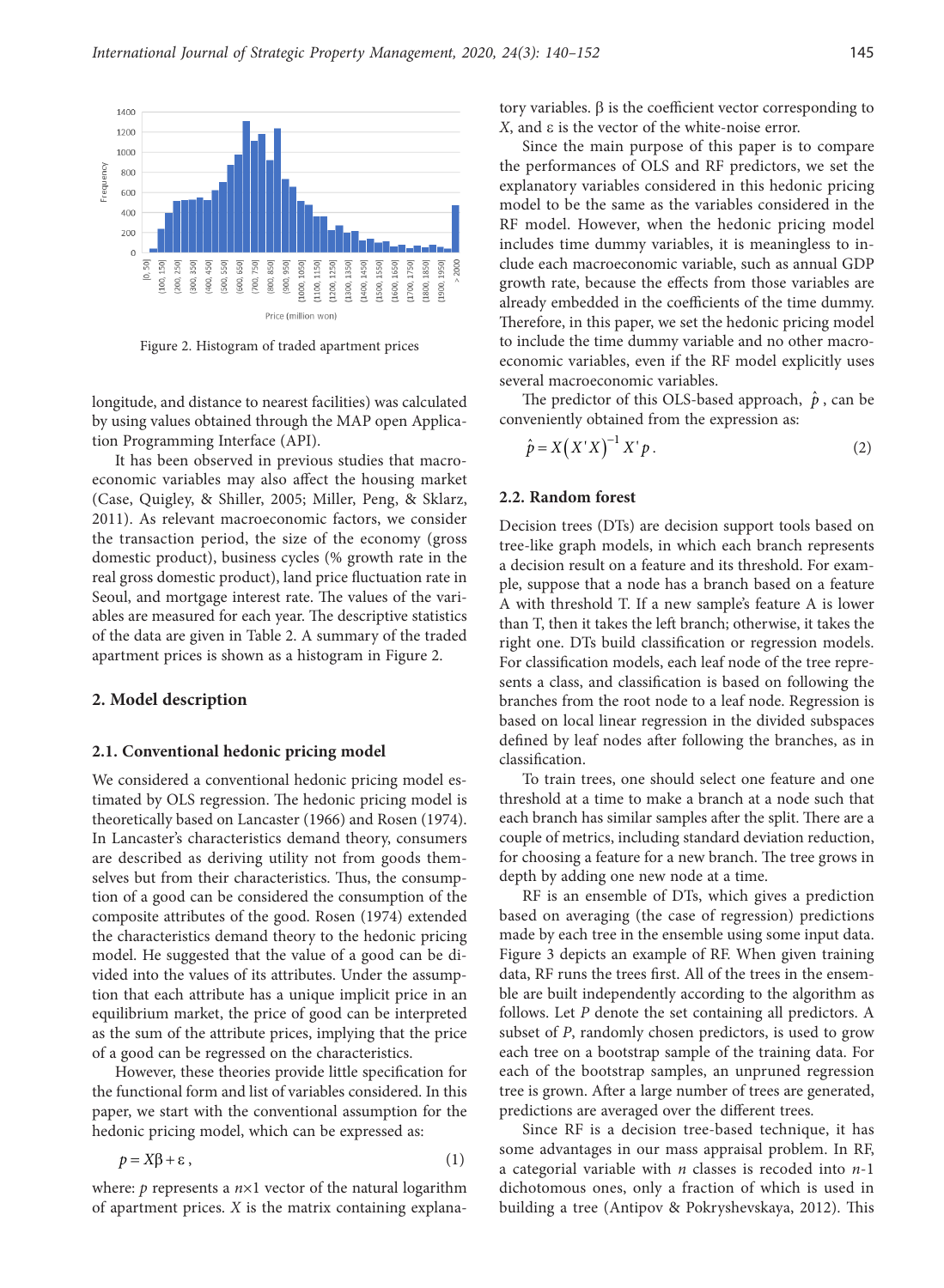helps to avoid overfitting problems caused by the large number of classes. In the case of multiple regression or neural networks, such categorial variables lead to an increased number of estimated parameters, which results in overfitting. Since there are qualitative variables, such as apartment brand and heating system, in our problem, RF techniques can be advantageous for predicting the price of a property. RF can also deal with nonlinear links and the unsteadiness of variable influence across different segments, since it is based on regression trees. In many previous studies on mass appraisal, the predictive power of models based on nonparametric methods, such as neural network or support vector machine, is greater than that of OLS-based models. It seems that there are significant market complexities that cannot be fully explained using the conventional hedonic pricing model. RF is more appropriate for dealing with this complexity.

Another benefit of DTs and RFs is the interpretability of the trained model: humans can understand how the trained model works. In addition, trees are trained easily and make faster inferences than other machine learning algorithms. To train RF models, there are only two hyperparameters: number of DTs and depth of each tree. With more DTs, the result would be more stable in their computation cost, and deeper trees find more accurate results by dividing the sample space into smaller parts, which may lead to overfitting. In our experiment, after trying many different combinations, the RF model consisted of 50 trees with a depth of 17, although there is no significant difference in performance with slightly different combinations. In this study, we used the sklearn toolkit from scikit-learn.org.

#### **3. Results**

#### **3.1. Feature selection**

We investigated the 26 variables in Table 3 to determine which of them have a dominant or significant impact on the price. We fixed a random forest architecture from 50 decision trees with depth 17, after many trials with different configurations on training and validation samples. Once training the RF model with the training samples, the model has importance values which indicate the predictive power of the variables−that is, how much the variable decreases variance (or error) in the split space. In decision trees, every node is a condition of how to split values in a single feature, so that similar values of the dependent variable (price) belong to the same set after the split. The condition is based on impurity, which is Gini impurity in case of classification problems, while mean squared error (MSE) and its variance are used for regression trees. So when a tree is trained, the importance is how much each feature contributes to decreasing the weighted impurity. In the case of Random Forest, we use the average of the decrease in impurity over trees by a feature as the importance of the feature.

Figure 4 shows the importance of the variables in the trained RF model. Note that "area" is the most important factor for price, followed by "number of buildings in the apartment complex". "Transaction date" and "construction year" are also significant. Interestingly, distances to places of interest, such as a subway station, seem to have no effect on price.

We selected features based on performance while training the RF model after removing the least important variables one at a time. To measure its performance, we used mean absolute percentage error (MAPE), a straightforward measurement that captures the average percentage deviation of predictions from the actual transaction prices. The formula is expressed as:

$$
MAPE = \frac{100}{n} \sum_{i=1}^{n} \left| \frac{\hat{p}_i - p_i}{p_i} \right|,
$$
 (3)

where:  $p_i$  and  $\hat{p}_i$  are the actual price and predicted price of apartment *i*, respectively.

Figure 5 shows the MAPE curve with different numbers of variables, while removing the least important variables one at a time. The horizontal axis indicates the number of variables used in prediction. Notice that the error is minimal when 16 features are used (or 10 features are removed) to train the RF model. By this feature selection, we can avoid potential overfitting problems. The 16 features are listed in Table 4. We use these 16 features for the subsequent experiments.



Figure 3. Example of RF: an ensemble of 2 decision trees (DTs) with a depth of 4 on 5 features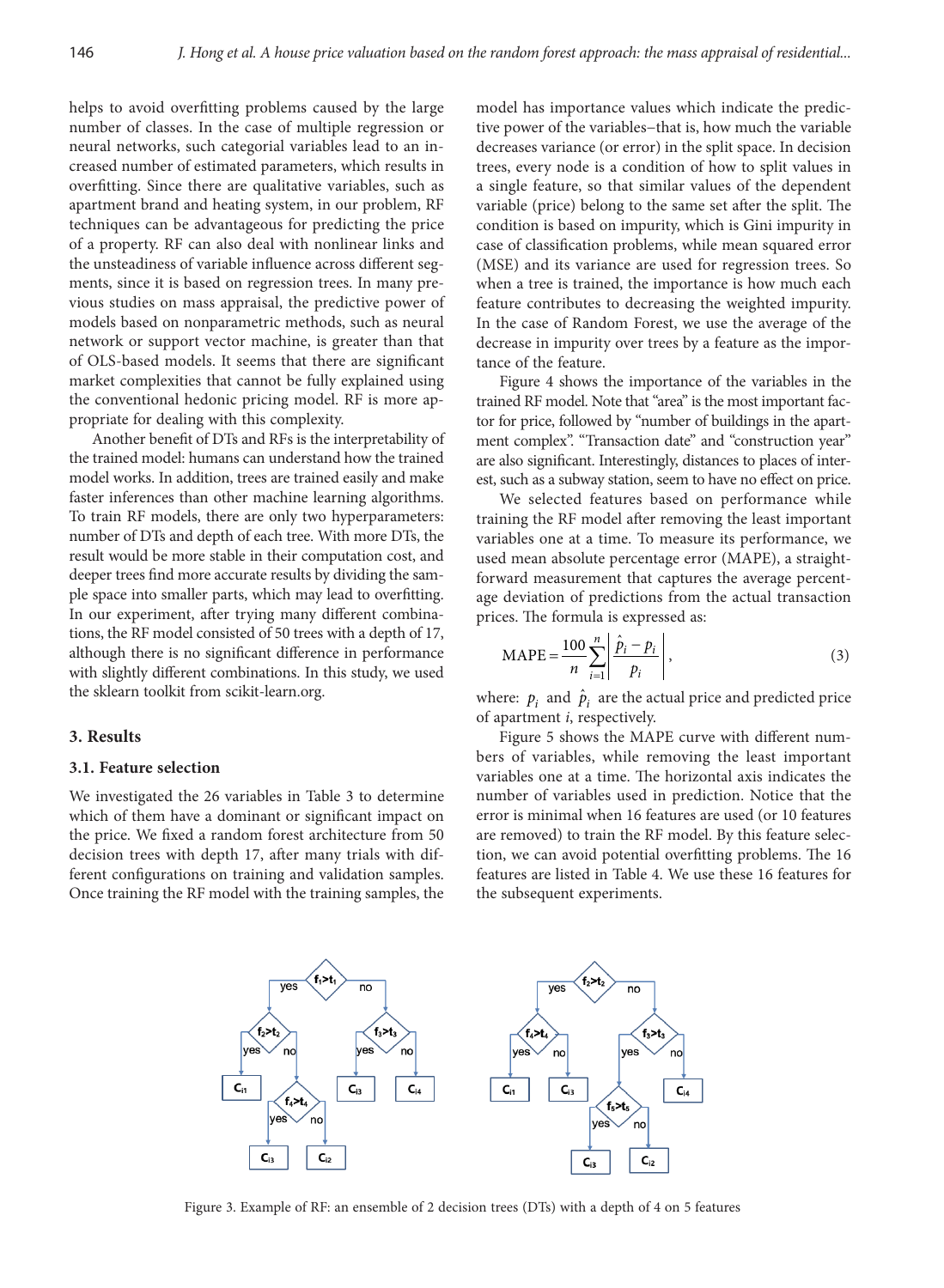Table 4. The 16 features after feature selection

Table 3. List of attributes

| Index                                                                                                                                           | Description                                                                                                                                                                                                                                                                                                                                                                                                                                                                                                                                                                                                                                                                                                                             | Selected feature description                                                                                                                                                                                                                                                                                                                                                                                                                 |
|-------------------------------------------------------------------------------------------------------------------------------------------------|-----------------------------------------------------------------------------------------------------------------------------------------------------------------------------------------------------------------------------------------------------------------------------------------------------------------------------------------------------------------------------------------------------------------------------------------------------------------------------------------------------------------------------------------------------------------------------------------------------------------------------------------------------------------------------------------------------------------------------------------|----------------------------------------------------------------------------------------------------------------------------------------------------------------------------------------------------------------------------------------------------------------------------------------------------------------------------------------------------------------------------------------------------------------------------------------------|
| 1<br>2<br>3<br>4<br>5<br>6<br>7<br>8<br>9<br>10<br>11<br>12<br>13<br>14<br>15<br>16<br>17<br>18<br>19<br>20<br>21<br>22<br>23<br>24<br>25<br>26 | Transaction date<br>Elapsed year<br>Area<br>Floor level of a property<br>Latitude<br>Longitude<br>Gross domestic product (GDP) in the quarter<br>Economic growth rate during the quarter<br>Land price fluctuation rate in Seoul<br>Mortgage interest rate<br>Distance to national park<br>Distance to high school<br>Distance to redevelopment area<br>Distance to university<br>Distance to general hospital<br>Distance to museum<br>Distance to subway station<br>Apartment brand<br>Units available in the apartment building<br>Number of buildings in the apartment complex<br>Parking lot<br>Heating system<br>Floor area ratio<br>Building coverage ratio<br>The top floor of an apartment<br>The lowest floor of an apartment | Area<br>Number of buildings in the apartment complex<br>Transaction date<br>Elapsed year<br>The lowest floor of an apartment<br>Units available in an apartment<br>Parking lot<br>The top floor of an apartment<br>Gross domestic product (GDP) in the quarter<br>Floor area ratio<br>Building coverage ratio<br>Land price fluctuation rate in Seoul<br>Mortgage interest rate<br>Floor level of a property<br>Longitude<br>Apartment brand |



Figure 4. Importance of features in the trained RF model. "Importance" means the contribution of each variable to the model



Figure 5. MAPE when removing the least important variables one at a time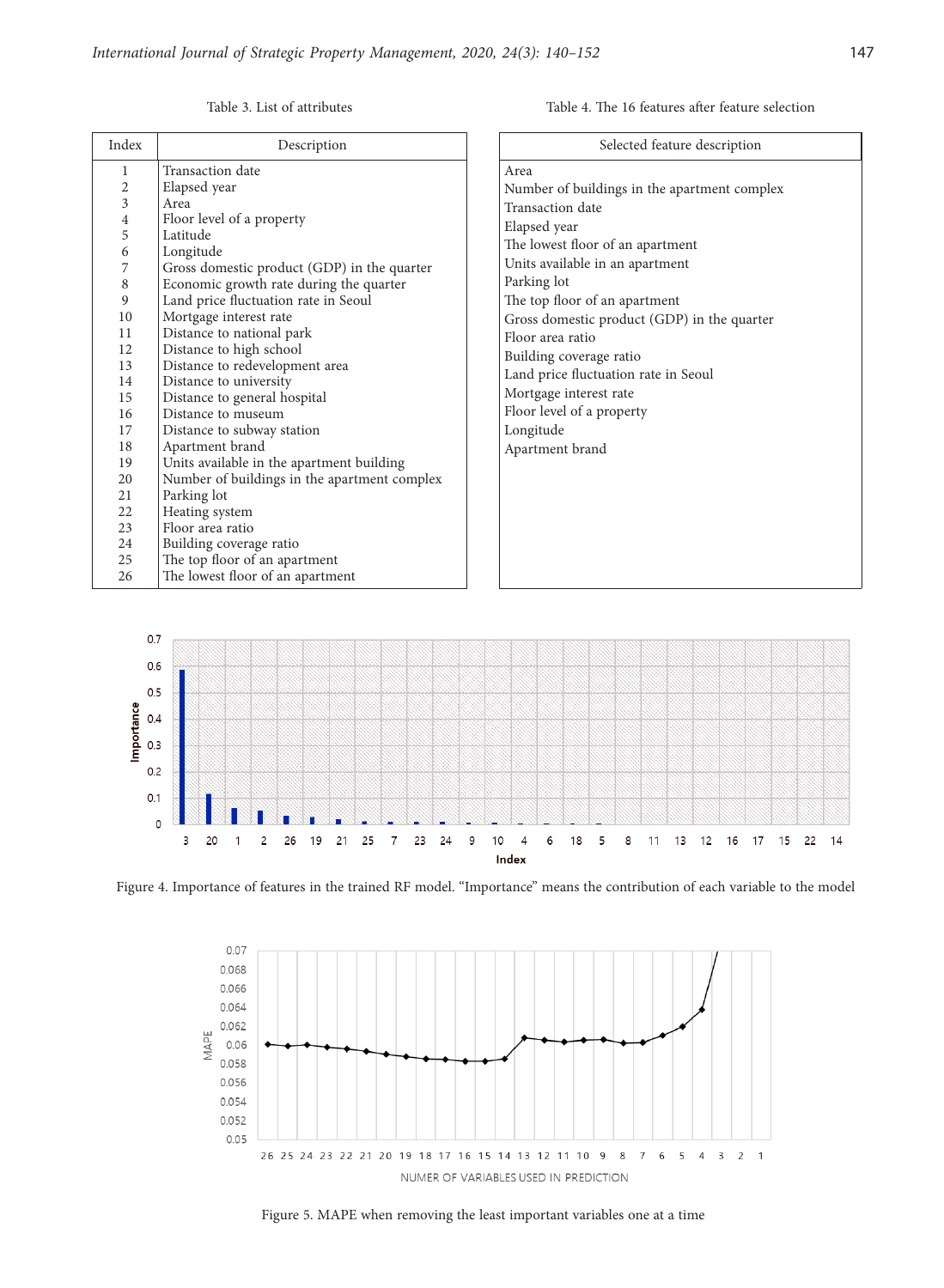

Figure 6. Absolute values of correlation between variables and prices (left) and between variables (right). The brighter cells have higher correlations

On the other hand, we also need to look at the correlations between the variables and prices (target) and those between variables. Even when the importance is low, some variables can have strong predictive power on the price if they are not correlated to other variables. In Figure 6 (left), "parking lot" (index 21) has a strong correlation with price, while it is not important in Figure 4. This phenomenon can be explained by Figure 6 (right), where "parking lot" has a strong correlation to "area" (index 3), probably because "area" includes much of the same information contained in "parking lot." Thus, "parking lot" is not important when "area" is one of factors.

### **3.2. Comparison between RF and OLS predictor**

The predictive performances of OLS and RF regression can be compared using measurements that capture the distance between predicted and observed transaction price. We considered three measurements: MAPE, coefficient of dispersion (COD), and R-squared.

MAPE measures the average percentage error of predictions from the actual transaction prices. Percentage errors from each sample are averaged after taking absolute value to ignore the sign of the errors. MAPE is frequently used because it is convenient and can be understood intuitively. Its formula is shown in the equation (3).

COD measures the dispersion of sales ratio, the quotient obtained by dividing the predicted price with actual transaction price, around the median sales ratio. It is used to measure appraisal uniformity. It is obtained by the average percentage deviation of sales ratio from the median value; thus, lower COD implies a more uniform prediction. This measurement can be expressed as:

$$
COD = \frac{100}{SR_m} \left( \frac{\sum_{i=1}^{n} |SR_i - SR_m|}{n} \right),\tag{4}
$$

where:  $SR<sub>i</sub>$  is the ratio between the predicted price and actual sale price for the apartment  $i$ ;  $SR_m$  is the median of the quotient, and *n* is the sample size for the prediction.

R-squared shows the predictable portion of the observed transaction price. It is measured by the proportion of the variance in the target variable (actual transaction price) that is accounted for by the models. R-squared is calculated as:

$$
R^{2} = 1 - \frac{\sum_{i=1}^{n} (p_{i} - \hat{p}_{i})^{2}}{\sum_{i=1}^{n} (p_{i} - \overline{p})^{2}},
$$
\n(5)

where:  $\bar{p}$  is the sample mean of the actual transaction price for apartment *i*.

We took the average of 10 experiments for each measurement to determine whether the results were obtained by chance. In each experiment, the measurements were obtained both inside and outside of the sample prediction context. The 16,061 observations were randomly divided into training sets (90% of all transactions) and test sets (10% of all transactions).

Table 5 presents a comparison of the measurements obtained from both predictors. The values of MAPE and COD for RF are only 5.482 and 5.484, respectively, while those for the OLS predictor are 19.605 and 19.571, respectively. The MAPEs indicate that the percent deviation of the RF prediction from the actual contract price is only about 5% on average, while that of the OLS predictor is about 20%. The R-squared of the RF is also noticeably higher than the R-squared of the OLS. The R-squared of the RF model is 0.9761, which implies that 97% of the variability of the dependent variable has been accounted for while the remaining 3% of the variability has not.

The predictive performance can also be considered in terms of the hitting rate. If we define a successful prediction as an event in which the predicted price is within a certain range of the actual price, hitting rate indicates the

Table 5. Measurements for accuracy (average of 10 trials)

|           | <b>OLS</b> | Random Forest |
|-----------|------------|---------------|
| MAPE.     | 19.60567   | 5.482407      |
| COD.      | 19.57161   | 5.484705      |
| R-squared | 0.726056   | 0.976198      |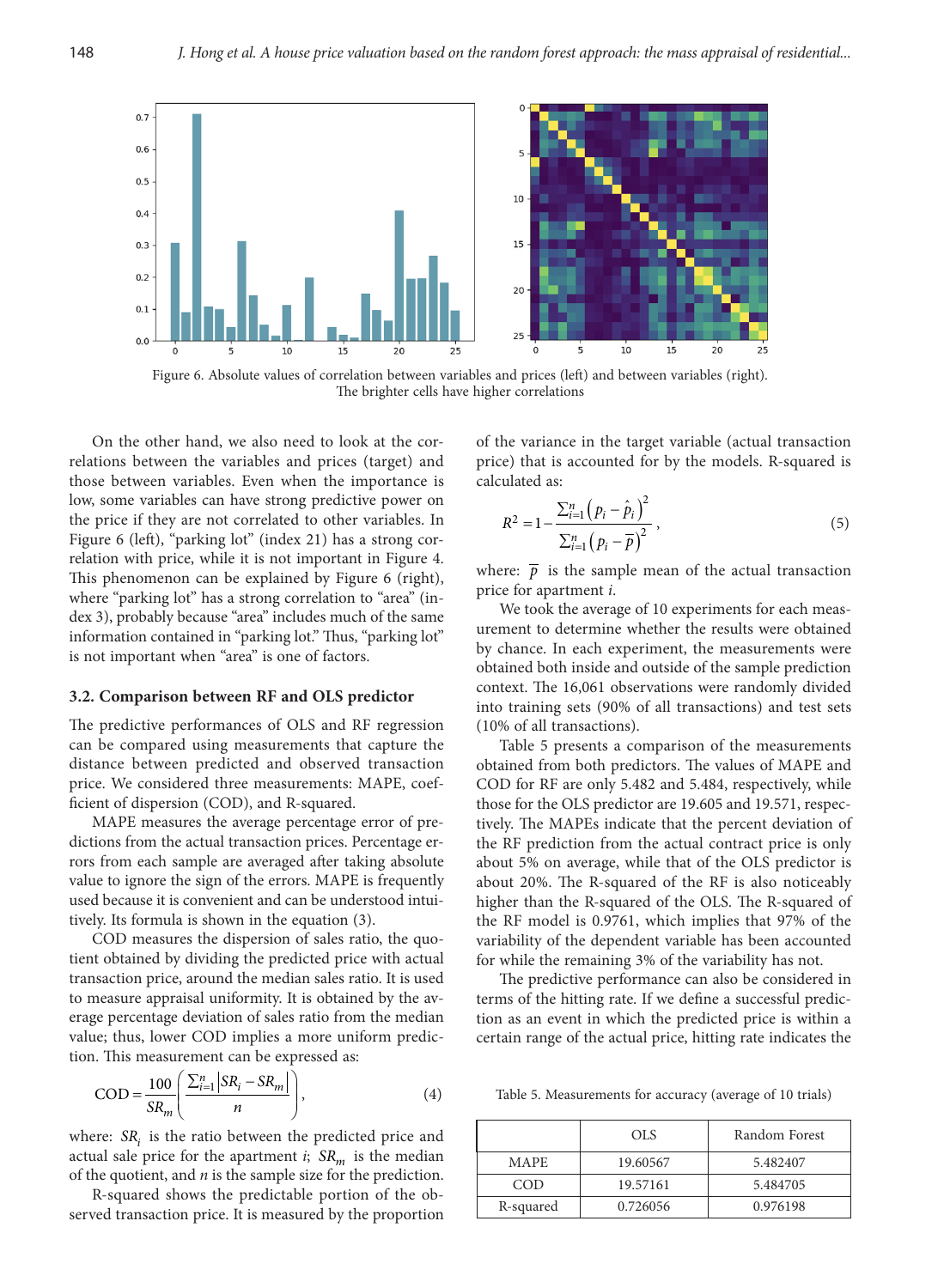proportion of successful prediction. Table 6 compares the hitting rates obtained from both methods when we define the range of successful prediction as 1%, 3%, 5%, 10%, and 15%, respectively. In the RF predictor, when the difference between the market price and the forecast price is less than 15%, the hitting rate is about 95%. This means that the RF predictor allows us to make more sophisticated predictions.

|            | OLS   | Random Forest |
|------------|-------|---------------|
| Within 1%  | 3.4%  | 21.0%         |
| Within 3%  | 10.4% | 53.5%         |
| Within 5%  | 17.4% | 72.0%         |
| Within 10% | 34.6% | 90.3%         |
| Within 15% | 50.9% | 95.6%         |

Table 6. Hitting rates (average of 10 trials)

The results can be interpreted as follows.

First, in the comparison between the accuracies of both methods, we can conclude that the RF predictor is significantly more accurate than the OLS predictor in all measurements (MAPE, COD, R-squared, and hitting rates). This finding is notable because the quality and quantity of information used in both methods were the same. The difference lied only in the form of the models. The functional form of the conventional hedonic pricing model represents a form of our intuition about housing value with the assumption that each attribute is separable and its influences constant. This means that, in the OLSbased model, the effect of each attribute is extremely simplified, with a single coefficient. In the RF model, since the predictor explores the hierarchical structure of features, it can more sensitively track the possibility that the effect of each attribute on price varies by context. The result implies that there are substantial losses resulting from the simplified nature of the OLS-based model and that at least some of these losses can be recovered using the RF predictor.

Second, the results show that the accuracy of the RF predictor can be surprisingly high. The average MAPE means that the percent deviation of a prediction from the actual contract price is only about 5% on average. We hypothesize that this accuracy is not due to the superiority of RF modeling alone and that the features of our data set also contribute to the high accuracy in the absolute perspective. One reason is the geometric density of our samples. A large portion of a property value comes from its location. If the samples are sparsely located in a large area, it is difficult to accurately measure the value from its location. We collected a relatively large sample (16,061 samples trained) from a small area  $(39.55 \text{ km}^2)$  and expect that this high density of samples may contribute to the high accuracy of prediction. The other reason is the type of property that our data covers. The coverage of observable characteristics can be an important factor affecting the accuracy of the estimation, as a data set contains only consolidated or measurable features of housing, such as the number of rooms and floor level. We collected all apartment data from the same residential area (Gangnam in Seoul) because the structural characteristics of the apartments can be well-represented by a number of common characteristics. However, other types of dwelling (for example, detached houses) are usually more heterogenous in their amenities, interior decorations, and other features that are difficult to codify or consolidate in a data set. If a large portion of attributes are unmeasured or unobservable, the predictive power of the model will be undermined by the lack of information rather than any modelling issue.

In addition, we will discuss the frequency of outliers, which is potentially related to the complexity of the prediction structure in the data-driven model constructed by the machine learning approach. For an OLS-based predictor, the prediction is made by the linear projection of observed attributes; thus, a large deviation from the actual value occurs only when the values of the attributes for which the coefficients are overestimated or underestimated are extremely large. For the RF predictor, it is difficult to formalize when outliers occur. However, it is important that, in the RF model, the order of variables is constructed by a data-driven process and the effect of an attribute on housing value can vary according to ordering structure. Therefore, if the ordering structure greatly distorts the actual value determination process in the housing market, the non-linearity can make largely deviated predictions. In the opposite case, if the complicated structure of the actual housing market is captured by the data-driven ordering structure, the occurrence of outliers will be significantly reduced. Rather, the rigidity of the model in the OLSbased technique might lead to more frequent outliers.

The frequency of outliers is displayed in Table 7, in which we define an "outlier" as a case in which the prediction deviates from the actual price by more than a certain percent range (50%, 100%, and 200%). Under these criteria, the occurrence of outliers is markedly reduced with the RF predictor. If we define the outliers as deviations greater than 50% from the actual value, then about 3.8% of OLS-based prediction are revealed to be outliers, compared to about 0.5% of the RF predictions. This result implies that the hierarchical structure of features constructed by the RF technique is not distortive and that the predictor is not easily over-fitted to a training set.

Table 7. Proportion of outliers (average of 10 trials)

| Criteria                                                         | <b>OLS</b> | Random Forest |
|------------------------------------------------------------------|------------|---------------|
| $\left  \frac{\hat{p}_i - p_i}{p_i} \right  > 0.5$               | 3.82%      | 0.52%         |
| $\left  \frac{\overline{p}_i - p_i}{\overline{p}_i} \right  > 1$ | 0.39%      | 0.26%         |
| $\left \frac{\hat{p}_i-p_i}{p_i}\right >2$                       | 0.18%      | 0.19%         |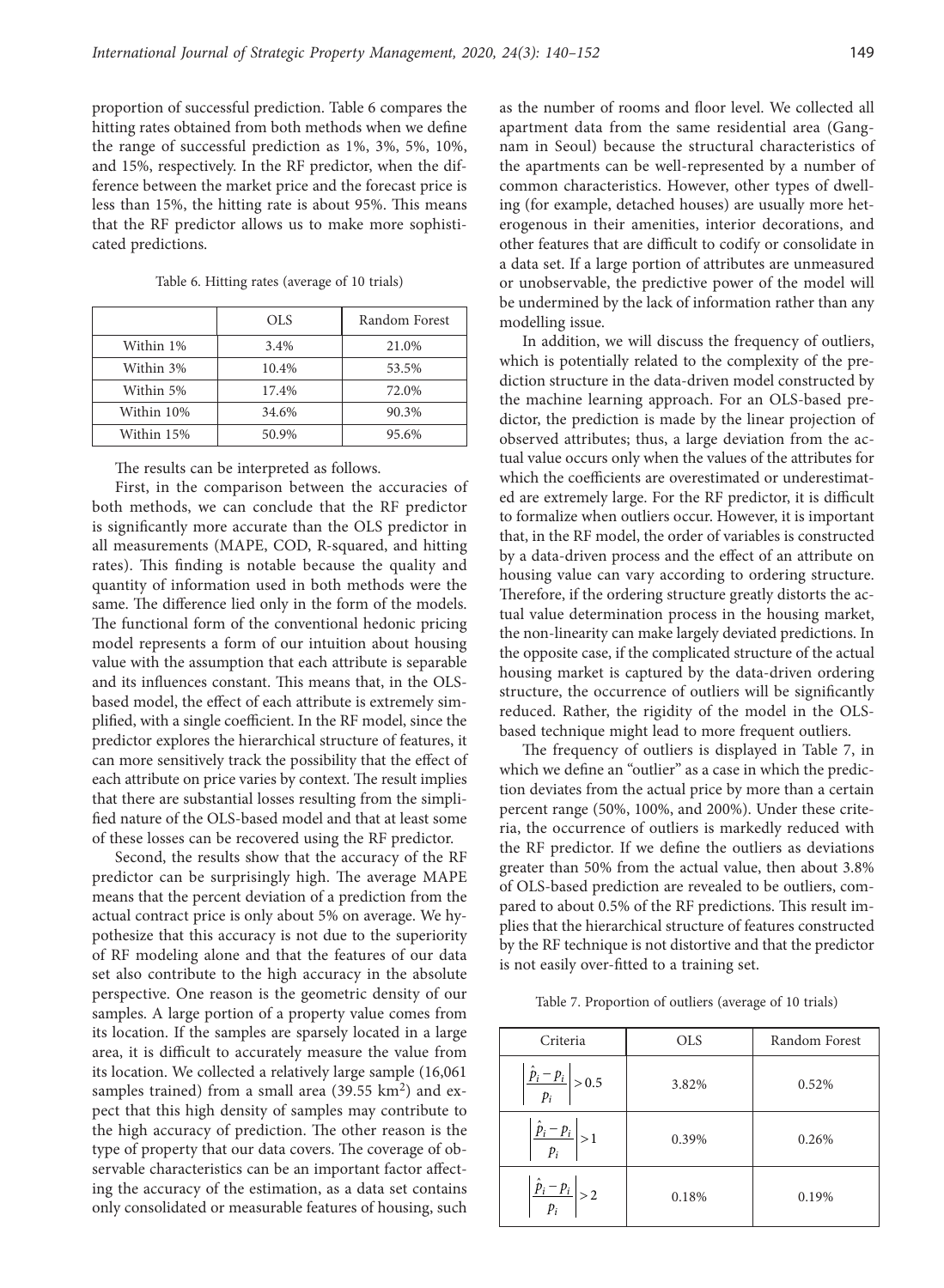## **3.3. Comparison by time period**

In the previous section, we shuffled the whole sample and randomly selected the training sets and test sets. In doing so, we ignored the time order of samples. For instance, in that case, samples from 2016 could be trained to be used to appraise a property in 2010. However, in the actual practice of mass appraisal, the information we can access is usually constrained to the present and past. Therefore, if we use more recent information to make a less recent appraisal, we may overstate the model's predictive power in reality. To address this problem, this section presents the performance of the predictors within limited time segments.

As in the previous experiments, we divided the sample in each time period into 90% training sets and 10% test sets and compared the average MAPE from 10 experiments for OLS and RF predictions. Table 8 presents the results for each time segment, as divided into years.

We noted several features of the results. At first, the overall level of performance measured by MAPE is lower than that in the previous section. This is natural, since the samples for each time segment are smaller than the total sample. In this case, the performance of predictors inevitably decreased.

Second, the performances of both predictors are unstable over the period. We hypothesize that this instability resulted from the smaller sample size and some economic events causing higher volatility in certain periods. From 2006 to 2011, the housing market in Korea was impacted by the global housing boom-bust cycle and subsequent financial crisis, and the annual rate of change in apartment prices was relatively more volatile than in the other periods. However, our data provides only the year of the contract, not its exact date. Hence, if the annual change in housing price is more severe, the importance of the un-

Table 8. MAPE for each time segment (average of 10 trials)

|      | OLS.     | Random Forest |
|------|----------|---------------|
| 2006 | 23.11313 | 4.574283      |
| 2007 | 19.07825 | 8.020659      |
| 2008 | 18.65792 | 8.058142      |
| 2009 | 23.96337 | 9.916612      |
| 2010 | 23.46693 | 10.28114      |
| 2011 | 25.52543 | 11.8575       |
| 2012 | 15.28604 | 6.439383      |
| 2013 | 14.02813 | 4.597863      |
| 2014 | 14.28471 | 5.189567      |
| 2015 | 12.89255 | 4.125248      |
| 2016 | 12.96526 | 5.764724      |
| 2017 | 15.17713 | 4.313319      |

observable information (the exact dates of the contracts) becomes more important, and the predictive power of the models would decrease. Thus, we can expect that the average performance of both predictors is poorer from 2006 to 2011 (see that they simultaneously reach a peak in 2011) than from 2012 to 2017.

Finally, we noted that the RF predictor is still more accurate than the OLS predictor in all individual time segments. Although the performance of the RF predictor is volatile, the results show that it is always stronger than that of OLS predictor. Roughly, it seems that the percent deviation rates of RF are lower than half of those of the OLS predictor and that the gap between the OLS and RF predictors is similar in the main result. Conclusively, the advantage of the RF predictor seems to remain even with a smaller data set and on different timelines.<sup>1</sup>

## **Conclusions**

In this paper, we discussed the features of the RF predictor in comparison to the conventional OLS-based predictor. This paper shows that the predictive performance of a machine learning-based predictor can be superior to that of the OLS-based approach. We used apartment transaction data from 2006–2017 in Gangnam, one of the most developed areas in Korea. We collected a data set covering 40% of all transactions in the selected area, and the samples were randomly divided into training sets consisting of 90% of all transactions and test sets consisting of the remaining 10% of transactions. We used the averages of 10 experiments to compare the performance measurements in order to eliminate the possibility that the results occurred by chance.

The average percentage deviation between the predicted and actual market price was only around 5.5% for the machine learning predictor and almost 20% for the OLS-based predictor. Moreover, the probabilities that the RF prediction was within 3%, 5%, and 10% of the actual market price were 53.5%, 72%, and 90.3%, respectively, whereas those of the OLS-based prediction are 10.4%, 17.4%, and 34.6%, respectively. Furthermore, we found that the RF predictor made fewer outlier predictions than the conventional hedonic pricing model. The probability of the RF predictions deviating more than 50% from the actual price was found to be only 0.5%, while that of OLSbased predictions doing so was almost 3.8%.

The contribution of this paper can be discussed in two ways. From a theoretical perspective, this paper shows that there are significant market complexities making the value determination process unable to be fully accounted for in the simplified assumptions of the conventional hedonic pricing model (separability and constancy of an attribute's effect on housing value). From a practical perspective, the

<sup>&</sup>lt;sup>1</sup> It also implies that the superiority of the RF predictor in the previous section did not result from the fact that we were allowed to use information from the "future"−i.e., more recent information for less recent appraisals.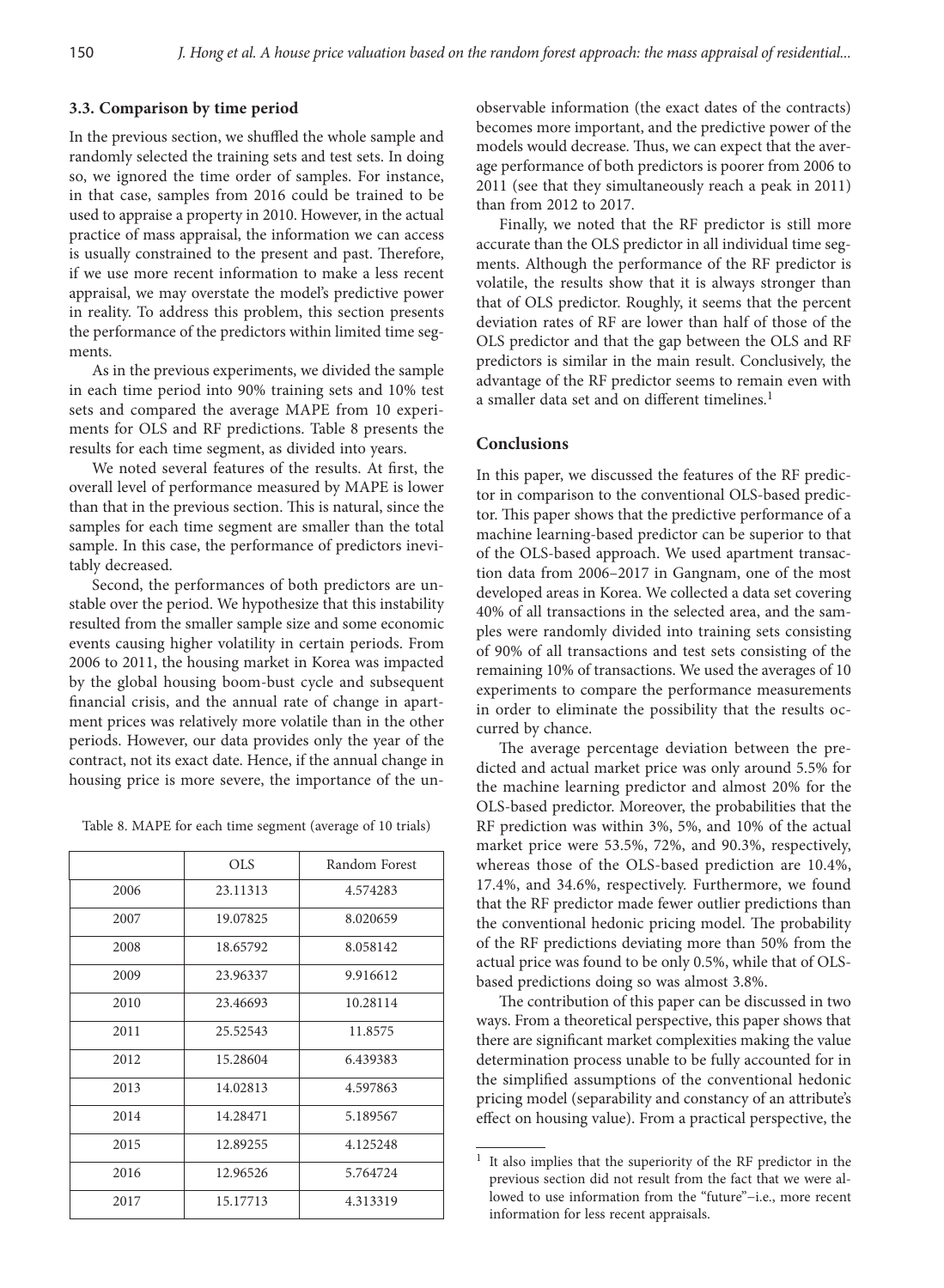results are a demonstration that the accuracy of a machine learning-based mass appraisal can be surprisingly high in some cases (Note that the MAPE of human appraisals is 12% in Cannon and Cole, 2011). We infer that the high predictive power derives from a combination of the features of the RF model and the data set we applied.

It is important to obtain an accurate estimation of the value of a house whose market price is not observed in order to construct a reliable house price index or to conduct a successful mass appraisal. Traditionally, the hedonic pricing model has been adopted as the appraisal machine, but, for several reasons, the accuracy of the OLS-based predictor can be undermined. This paper suggests that the RF predictor could be a complement to this linear regression method. Its results show that there is a significant loss in accuracy resulting from the simplification of reality in the OLS-based model and that some of that loss can be recovered by the RF predictor. This implies that the RF method can more successfully track the complexity of the value determination process that the OLS-based models cannot fully capture.

#### **Author contributions**

W. Kim and J. Hong conceived the study and were responsible for the design and development of the data analysis. W. Kim were responsible for data collection and J. Hong and H. Choi were responsible for data analysis and interpretation.

#### **Disclosure statement**

There are no conflicts of interest.

### **References**

- Adair, A., McGreal, S., Smyth, A., Cooper, J., & Ryley, T. (2000). House prices and accessibility: the testing of relationships within the Belfast urban area. *Housing Studies*, *15*(5), 699- 716.<https://doi.org/10.1080/02673030050134565>
- Antipov, E. A., & Pokryshevskaya, E. B. (2012). Mass appraisal of residential apartments: an application of Random forest for valuation and a CART-based approach for model diagnostics. *Expert Systems with Applications*, *39*(2), 1772-1778. <https://doi.org/10.1016/j.eswa.2011.08.077>
- Benson, E. D., Hansen, J. L., Schwartz, A. L., & Smersh, G. T. (1998). Pricing residential amenities: the value of a view. *Journal of Real Estate Finance and Economics*, *16*(1), 55-73. <https://doi.org/10.1023/A:1007785315925>
- Cannon, S. E., & Cole, R. A. (2011). How accurate are commercial real estate appraisals? Evidence from 25 years of NCREIF sales data. *Journal of Portfolio Management*, *37*(5), 68-88. <https://doi.org/10.3905/jpm.2011.37.5.068>
- Case, K. E., Quigley, J. M., & Shiller, R. J. (2005). Comparing wealth effects: the stock market versus the housing market. *Advances in Macroeconomics*, *5*(1). <https://doi.org/10.2202/1534-6013.1235>
- Čeh, M., Kilibarda, M., Lisec, A., & Bajat, B. (2018). Estimating the performance of random forest versus multiple regression

for predicting prices of the apartments. *ISPRS International Journal of Geo-Information*, *7*(5), 168. <https://doi.org/10.3390/ijgi7050168>

- Chau, K. W., & Chin, T. L. (2003). A critical review of literature on the hedonic price model*. International Journal for Housing Science and its Applications*, *27*(2), 145-165.
- Chen, J. H., Ong, C. F., Zheng, L., & Hsu, S. C. (2017). Forecasting spatial dynamics of the housing market using Support Vector Machine. *International Journal of Strategic Property Management*, *21*(3), 273-283. <https://doi.org/10.3846/1648715X.2016.1259190>
- Clauretie, T. M., & Neill, H. R. (2000). Year-round school schedules and residential property values. *Journal of Real Estate Finance and Economics*, *20*(3), 311-322. <https://doi.org/10.1023/A:1007841326833>
- Darling, A. H. (1973). Measuring benefits generated by urban water parks. *Land Economics*, *49*(1), 22-34. <https://doi.org/10.2307/3145326>
- Debrezion, G., Pels, E., & Rietveld, P. (2007). The impact of railway stations on residential and commercial property value: a meta-analysis. *Journal of Real Estate Finance and Economics*, *35*(2), 161-180. <https://doi.org/10.1007/s11146-007-9032-z>
- Downes, T. A., & Zabel, J. E. (2002). The impact of school characteristics on house prices: Chicago 1987–1991*. Journal of Urban Economics*, *52*(1), 1-25. [https://doi.org/10.1016/S0094-1190\(02\)00010-4](https://doi.org/10.1016/S0094-1190(02)00010-4)
- Dubin, R. A., & Sung, C. H. (1990). Specification of hedonic regressions: non-nested tests on measures of neighborhood quality. *Journal of Urban Economics*, *27*(1), 97-110. [https://doi.org/10.1016/0094-1190\(90\)90027-K](https://doi.org/10.1016/0094-1190(90)90027-K)
- Espey, M., & Lopez, H. (2000). The impact of airport noise and proximity on residential property values. *Growth and Change*, *31*(3), 408-419. <https://doi.org/10.1111/0017-4815.00135>
- Fan, G. Z., Ong, S. E., & Koh, H. C. (2006). Determinants of house price: a decision tree approach. *Urban Studies*, *43*(12), 2301-2315. <https://doi.org/10.1080/00420980600990928>
- Fletcher, M., Gallimore, P., & Mangan, J. (2000). Heteroscedasticity in hedonic house price models. *Journal of Property Research*, *17*(2), 93-108. <https://doi.org/10.1080/095999100367930>
- Garrod, G. D., & Willis, K. G. (1992). Valuing goods' characteristics: an application of the hedonic price method to environmental attributes. *Journal of Environmental Management*, *34*(1), 59-76. [https://doi.org/10.1016/S0301-4797\(05\)80110-0](https://doi.org/10.1016/S0301-4797(05)80110-0)
- Gillard, Q. (1981). The effect of environmental amenities on house values: the example of a view lot. *The Professional Geographer*, *33*(2), 216-220.
- <https://doi.org/10.1111/j.0033-0124.1981.00216.x> Goodman, A. C. (1989). *Topics in empirical urban housing research.* In R. Muth, & A. Goodman (Eds.), *The economics of housing markets* (pp. 49-146). Chur, Switzerland: Harwood Academic.
- Gu, J., Zhu, M., & Jiang, L. (2011). Housing price forecasting based on genetic algorithm and support vector machine. *Expert Systems with Applications*, *38*(4), 3383-3386. <https://doi.org/10.1016/j.eswa.2010.08.123>
- Hanson, S. (2004). The context of urban travel: concepts and recent trends. In S. Hanson, & G. Giuliano (Eds.), *The geography of urban transportation* (pp. 3-29). New York: The Guilford Press.
- Harrison Jr, D., & Rubinfeld, D. L. (1978). Hedonic housing prices and the demand for clean air. *Journal of Environmental Economics and Management*, *5*(1), 81-102. [https://doi.org/10.1016/0095-0696\(78\)90006-2](https://doi.org/10.1016/0095-0696(78)90006-2)